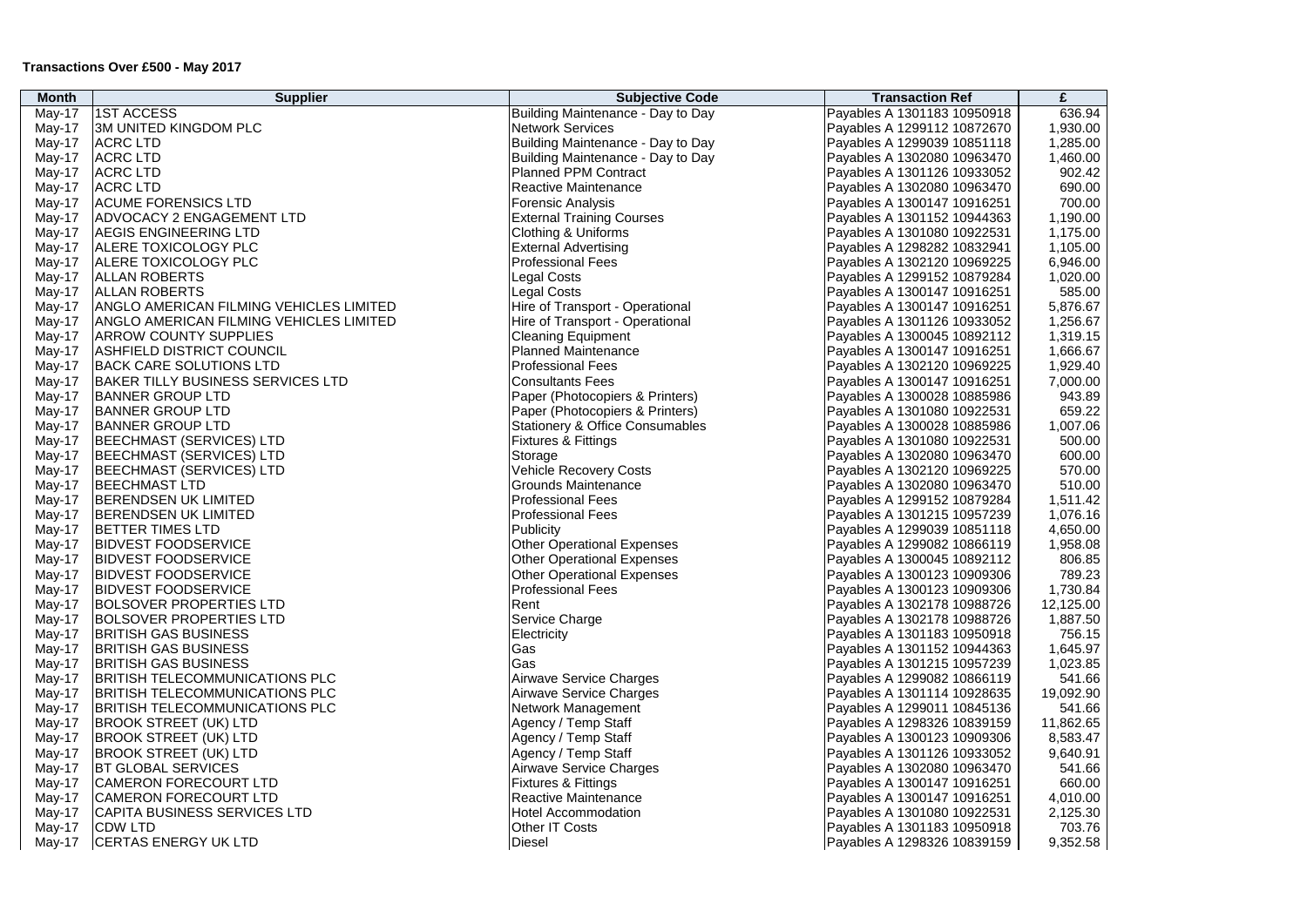May-17 CERTAS ENERGY UK LTD NORTH STREET (1990) Diesel Diesel Diesel Diesel Payables A 1299011 10845<br>May-17 CERTAS ENERGY UK LTD NORTH Diesel Diesel Diesel Diesel Diesel Payables A 1302120 10969 CERTAS ENERGY UK LTD<br>CERTAS ENERGY UK LTD DIESEL PAYABLES A 1302120 109725 1302120 109720 109720 1302120 10972 May-17 CERTAS ENERGY UK LTD **Heating Fuel Oil** Heating Fuel Oil Payables A 1300147 10916 May-17 CERTAS ENERGY UK LTD Vehicle Cleaning Vehicle Cleaning Payables A 1301183 10950 May-17 CHANGE COURSE CONSULTANTS LTD **Professional Fees** Payables A 1298326 10839<br>Payables A 1299011 10845 Nay-17 CHARLES FELLOWS SUPPLIES LTD May-17 | CHARLES FELLOWS SUPPLIES LTD **Clothing & Uniforms** Payables A 1299011 10845 May-17 | CHARLES FELLOWS SUPPLIES LTD **Clothing & Uniforms** Payables A 1299152 10879 May-17 CHARLES FELLOWS SUPPLIES LTD <br>May-17 CHARLES FELLOWS SUPPLIES LTD Clothing & Uniforms Clothing & Uniforms Payables A 1300147 10916: May-17 CHARLES FELLOWS SUPPLIES LTD Clothing & Uniform<br>May-17 CINTRA LTD May-17 1001 Research 2001 May-17 CINTRA LTD Interpreters Fees Payables A 1301183 10950918 26,778.20 May-17 CIPFA BUSINESS LTD **Subscriptions** Subscriptions Subscriptions (Subscriptions Fayables A 1299152 10879<br>May-17 CLEARTONE TELECOMS LTD **Runder State of Subscriptions** (Subscriptions Fayables A 1299112 10872 May-17 CLEARTONE TELECOMS LTD **Hardware - purchase** Purchase Payables A 1299112 10872<br>May-17 CLEARTONE TELECOMS LTD Radio / Airwave - Equipment Payables A 1298282 10832 CLEARTONE TELECOMS LTD<br>COLLEGE OF POLICING Radio / Airwave - Equipment Payables A 1298282 10832<br>Radio / Airwave - Equipment Payables A 12982 May-17 COLLEGE OF POLICING National Section of External Training Courses National Payables A 1301126 10933<br>May-17 COLLEGE OF POLICING National Section of External Training Courses National Payables A 1302178 10988 May-17 COLLEGE OF POLICING **External Training Courses** Payables A 1302178 10988 May-17 COONEEN AT WORK LTD COONER CHARGE CLOTHING A Uniforms Clothing & Uniforms Payables A 1301080 10922 May-17 CUPBROOK LTD **Police Dogs - Feed/kennelling/vets** Payables A 1300028 10885<br>May-17 DANIEL H HAINES PARTICLE PAYABLES May-17 DANIEL H HAINES **Doctors Statements** Doctors Statements Payables A 1301183 10950<br>May-17 DATA PRO IT LTD **Payables A 1301126 10933** May-17 DATA PRO IT LTD **Example 2008** 2009 12:41 Other IT Costs **Payables A 1301126 10933** Minor Systems Payables A 1301126 10933 Ninor Systems Payables A 1301126 10933 May-17 DR EMMA FERRIMAN DOCTORS Statements A 1301152 10944 May-17 DR ROGER DG MALCOMSON Doctors Statements Payables A 1299112 108720<br>Road Fund Licences Payables A 1300123 10909. DVLA DULA Road Fund Licences Payables A 1300123 10909<br>EAGLE SECURITY SYSTEMS LTD Road Pund Servicing Payables A 1301215 10957 May-17 | EAGLE SECURITY SYSTEMS LTD | Annual Servicing | Annual Servicing | Payables A 1301215 10957<br>
May-17 | EDF ENERGY CUSTOMERS PLC | Electricity | Electricity | Payables A 1301183 10950 May-17 EDF ENERGY CUSTOMERS PLC Electricity Electricity Reserves the Rayables A 1301183 10950<br>
Ray-17 EDF ENERGY CUSTOMERS PLC Electricity Electricity Rayables A 1301215 10957 May-17 EDF ENERGY CUSTOMERS PLC Electricity **Electricity** Payables A 1301215 10957 May-17 EDF ENERGY CUSTOMERS PLC Electricity Electricity Electricity Rayables A 1302080 10963 May-17 ENTERPRISE RENT-A-CAR (UK) LTD Hire of Transport - Operational Payables A 1299082 10866119 630.00 May-17 ENTERPRISE RENT-A-CAR (UK) LTD Hire of Transport - Operational Payables A 1299112 10872670 571.76 May-17 ENVIROENERGY (NOTTINGHAM) LTD Other Energy Costs Payables A 1301183 10950918 4,398.13 May-17 | ENVIRONTEC LTD **External Training Courses** Payables A 1302178 10988 May-17 EPAY LTD **EXALLACTER SERVICES** Electronic Forensics **Payables A 1299082 10866** May-17 |EVERYTHING EVERYWHERE LTD | Mobile Phone Call Charges & Contract Cost | Payables A 1298282 10832 May-17 EVERYTHING EVERYWHERE LTD Mobile Phone Call Charges & Contract Cost Payables A 1300147 10916:<br>Mobile Phone Call Charges & Contract Cost Payables A 1301215 10957. May-17 EVERYTHING EVERYWHERE LTD Mobile Phone Call Charges & Contract Cost Payables A 1301215 10957 May-17 EVERYTHING EVERYWHERE LTD Mobile Phone Call Charges & Contract Cost Payables A 1302080 10963<br>May-17 FIRE SAFETY SERVICES May-17 Payables A 1298326 10839 May-17 FIRE SAFETY SERVICES Annual Servicing Annual Servicing Payables A 1298326 10839 May-17 FIRE SAFETY SERVICES Annual Servicing Annual Servicing Payables A 1300147 10916<br>May-17 FIRE SAFETY SERVICES ANNUAL Servicing Annual Servicing Payables A 1301152 10944 May-17 FIRE SAFETY SERVICES Annual Servicing Annual Servicing Payables A 1301152 10944 May-17 FIRE SAFETY SERVICES Annual Servicing Annual Servicing Payables A 1301183 10950 May-17 FIRE SAFETY SERVICES Annual Servicing Annual Servicing Payables A 1301215 10957 May-17 FIRE SAFETY SERVICES Annual Servicing Annual Servicing Payables A 1302080 10963 May-17 FIRE SAFETY SERVICES **Building Maintenance - Day to Day** Payables A 1301126 10933 May-17 FIRE SAFETY SERVICES Superintently and Specialist Operational Equipment Payables A 1301183 10950 May-17 | FISHER HARGREAVES PROCTOR LTD Service Charge Service Charge Service Charge Payables A 1299039 10851 May-17 | FOCUS PROMOTIONS | Publicity | Publicity | Publicity | Publicity | Payables A 1301215 10957<br>28282 10832 10832 TID | Professional Fees | Professional Fees | Payables A 1298282 10832 May-17 | FORENSIC ANALYTICS LTD **Professional Fees** Professional Fees Payables A 1298282 10832 May-17 FRANCOTYP-POSTALIA LTD RESOLUTION RESOLUTION RESOLUTION POSTAGE COSTS PAYABLES A 1301126 10933 May-17 FWS EUROPE **Fixtures & Fittings** Payables A 1301080 109225 May-17 G F TOMLINSON BUILDING LTD **Example 20 Set A 1300123** 10909 Building Maintenance - Day to Day **Payables A 1300123 10909** May-17 G2 RECRUITMENT SOLUTIONS LTD **Professional Fees** Payables A 1300045 10892<sup>1</sup> May-17 G2 RECRUITMENT SOLUTIONS LTD **Professional Fees** Payables A 1301114 109286 May-17 G2 RECRUITMENT SOLUTIONS LTD Subsistence Subsistence Substantial Subsistence Review Rayables A 1301215 10957 May-17 G2 RECRUITMENT SOLUTIONS LTD Subsistence Subsistence Substantial Subsistence Review Rayables A 1302080 10963

| 136        | 9,553.00              |
|------------|-----------------------|
| 225        | 13,600.50             |
| 251        | 1,878.40              |
| 918        | 5,616.60              |
| 159        | 1,400.00              |
| 136        | 799.80                |
| 284        | 1,075.25              |
| 251        | 640.00                |
| 239        | 660.00                |
| 918<br>284 | 26,778.20<br>540.00   |
| 670        | 12,147.00             |
| 941        | 17,410.00             |
| 052        | 1,422.00              |
| 726        | 500.00                |
| 531        | 28,172.90             |
| 986        | 2,670.00              |
| 918        | 725.00                |
| 052        | 2,411.39              |
| 052        | 1,450.00              |
| 363        | 1,080.00              |
| 670        | 3,072.54              |
| 306        | 1,955.00              |
| 239        | 3,760.00              |
| 918        | 5,575.92              |
| 239<br>470 | 2,215.62<br>38,845.86 |
| 119        | 630.00                |
| 670        | 571.76                |
| 918        | 4,398.13              |
| 726        | 750.00                |
| 119        | 866.32                |
| 941        | 1,778.83              |
| 251        | 4,537.22              |
| 239        | 940.11                |
| 470        | 7,273.74              |
| 159        | 990.00                |
| 251        | 845.00                |
| 363        | 670.00                |
| 918        | 800.00                |
| 239<br>470 | 730.00<br>700.00      |
| 052        | 1,016.00              |
| 918        | 1,100.00              |
| 118        | 1,072.61              |
| 239        | 571.44                |
| 941        | 4,500.00              |
| 052        | 3,000.00              |
| 531        | 2,468.69              |
| 306        | 100,280.19            |
| 112        | 1,900.00              |
| 635        | 2,375.00              |
| 239        | 4,275.00              |
| 470        | 1,900.00              |
|            |                       |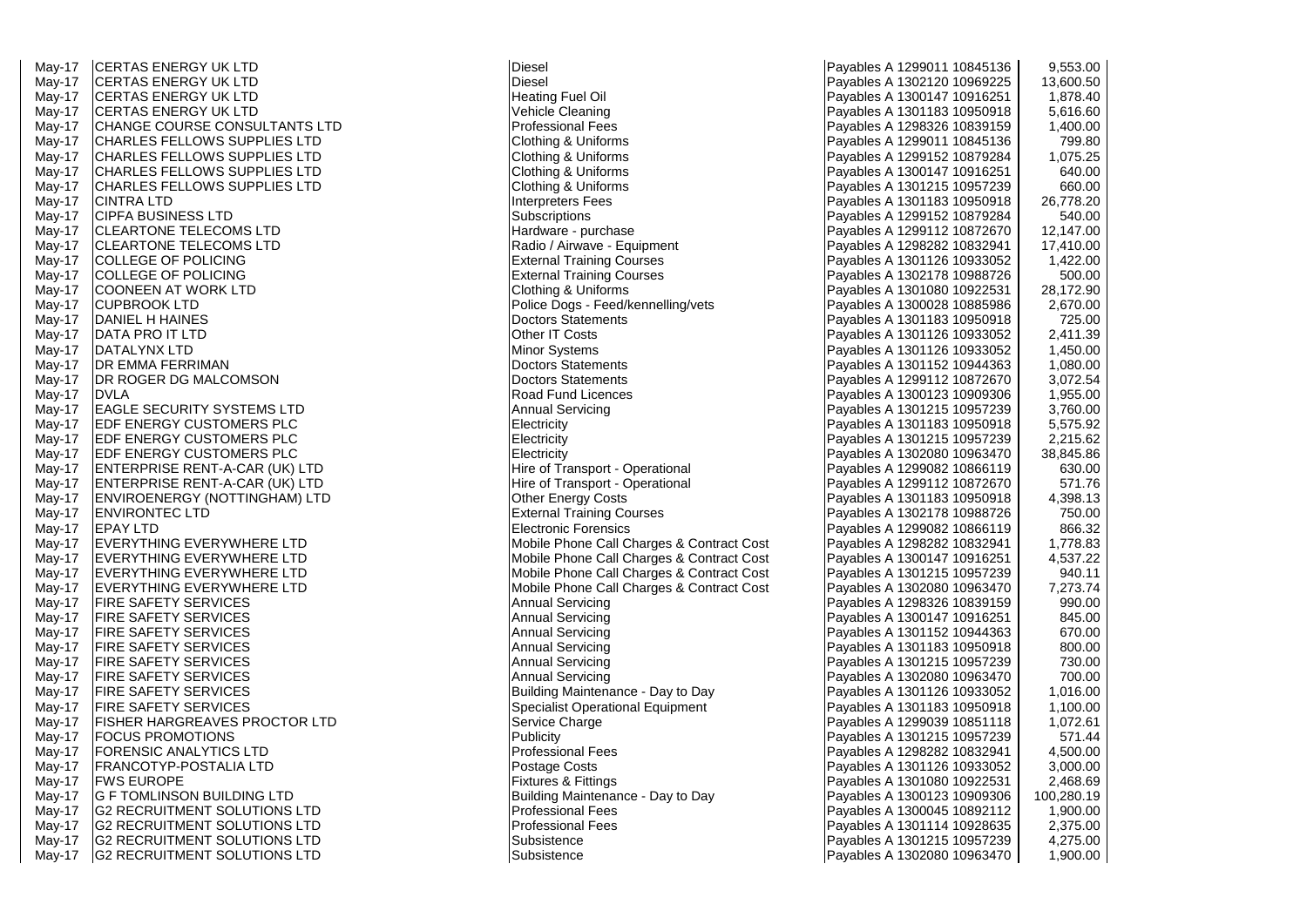GEO HANSON & SONS HUCKNALL LTD May-17 | HAYS SPECIALIST RECRUITMENT LTD | Professional Fees Payable A 1300147 1, 1300147 1,8400147 1,840.0001<br>May-17 | HEALTHWORK LTD May-17 |JACKSONS RECOVERY LTD<br>
May-17 |JANE JONES | May-17 |JANE JONES May-17 JJOHN RADFORD MTFC STADIUM LTD Subsistence

May-17 G4S FORENSIC AND MEDICAL SERVICES (UK) LTD Police Surgeons / Clinicians Payables A 1300123 109093 10909<br>Reactive Maintenance Payables A 1302080 10963. May-17 GEOFF SMITH ASSOCIATES LTD Software Licences Section 1200147 109162 May-17 | GINGERS MOBILE SANDWICH SHOP | Professional Fees | Professional Fees | Payables A 1299039 10851 May-17 | GLOBAL DIVERSITY | CONNERSITY | External Training Courses | External Training Courses | Payables A 1302080 109634<br>| Damage to Property / Boarding Up | Payables A 1299082 10866 | Namage Training Courses | Payables Damage to Property / Boarding Up Payables A 1299082 10866 Maintenance/Consumables Specialist Op Equipment Payables A 1301152 109443 May-17 GYPSYLIFE **GALLIST RECRUITMENT LTD Grants to Voluntary Bodies** Payables A 1300123 109093<br>Professional Fees Payables A 1300147 109162 Professional Fees Professional Fees Payables A 1300147 109162 HEALTHWORK LTD Other Medical Costs Payables A 1299082 10866<br>HEALTHWORK LTD Other Medical Costs Payables A 1299152 10879: May-17 HEALTHWORK LTD **No. 2008 108792** Other Medical Costs Payables A 1299152 108792<br>Other Medical Costs Payables A 1301183 109509 May-17 HEALTHWORK LTD **No. 2018** Nay-17 HEALTHWORK LTD **COLL CONS** Payables A 1301183 10950.<br>10845 Employers Liability Payables A 1299011 10845 Employers Liability de Lambert Lambert Lambert Lambert Lambert Lambert Lambert Lambert Lambert Lambert Lambert<br>1934-199011 10845 346,549.32 May-17 HEATH LAMBERT LTD **Engineering Insurance Payables A 1299011 10845** May-17 HEATH LAMBERT LTD Insurance Fidelity Guarantee **Insurance Fidelity Guarantee** Payables A 1299011 10845 May-17 | HEATH LAMBERT LTD | Insurance Personal Accident | Insurance Personal Accident | Payables A 1299011 10845<br>10845 1299011 10845 558.147 | Payables A 1299011 10845 May-17 HEATH LAMBERT LTD **Libel & Slander Insurance** Payables A 1299011 10845<br>May-17 HEATH LAMBERT LTD **Results A 1299011 10845**<br>Property Related Payables A 1299011 10845 May-17 HEATH LAMBERT LTD Notable and America Controller and Property Related Payables A 1299011 10845<br>199011 10845 69,068.269.261 10845 69,068.269,076.267 10845 May-17 HEATH LAMBERT LTD Notation and Nehicle Insurance New Yehicle Insurance Payables A 1299011 10845 May-17 HMCTS **Example 2018 The Set of Australian Structure Controllers** Partnerships **Payables A 1301152 109443** May-17 HPC COMPRESSED AIR SYSTEMS AND Annual Servicing Annual Servicing Payables A 1301215 109572 May-17 HPC COMPRESSED AIR SYSTEMS Annual Servicing Annual Servicing Payables A 1302178 10988<br>
May-17 HUTCHISON 3G LIMITED **COMPRESSED AIR SYSTEMS** HUTCHISON 3G LIMITED<br>109443 109443 12 MAINTENANCE GROUP (IMG) LTD District the Building Maintenance - Day to Day May-17 |INDUSTRIAL MAINTENANCE GROUP (IMG) LTD | Building Maintenance - Day to Day | Payables A 1299039 108511<br>Vehicle Recovery Costs | Payables A 1301114 109286 May-17 |JANE JONES | Disciplinary Procedure | Disciplinary Procedure | Payables A 1298282 1083291 | Payables A<br>200045 10892 | Disciplinary Procedure | Payables A 1300045 10892 May-17 JERICHO ROAD PROJECT Grants to Voluntary Bodies Payables A 1300045 10892112 17,214.00 May-17 KENNETH STEWART LTD **Professional Fees** Professional Fees Payables A 1300147 109162<br>May-17 KEY FORENSIC SERVICES LTD **Payables A 1299112 108726** May-17 KEY FORENSIC SERVICES LTD **Forensic Analysis** Forensic Analysis Payables A 1299112 108726<br>Building Maintenance - Day to Day Payables A 1299112 108726 May-17 KINGS SECURITY SYSTEMS LTD Building Maintenance - Day to Day Payables A 1299112 108726 May-17 | KNIGHTSTOR LTD | Furniture | Furniture | Furniture | Furniture | Payables A 1301114 109286<br>109634 1202080 2,860.000 109634 Payables A 1302080 109634 Ruilding Maintenance - Day to Day May-17 |LANGLEY MILL CONTRACT FLOORING LTD | Building Maintenance - Day to Day | Payables A 1302080 109634<br>| May-17 |LANGUAGE LINE SOLUTIONS | Interpreters Fees | Interpreters Fees May-17 LANGUAGE LINE SOLUTIONS Interpreters Fees Payables A 1299152 10879284 5,248.24 LEADERS UNLOCKED LTD Specific Grants awarded Payables A 1300045 10892<sup>.</sup><br>LGC LTD DNA Sampling Payables A 1301080 10922: May-17 LGC LTD **DNA Sampling** Payables A 1301080 109225 May-17 | LGC LTD | DNA Sampling | DNA Sampling | DNA Sampling | Payables A 1302235 109934<br>| Payables A 1300090 109029 506.34 506.34 506.34 506.34 506.34 506.34 506.34 506.34 506.34 506.34 506.34 506.3 May-17 | LGC LTD | COLTD | Forensic Analysis | Forensic Analysis | Forensic Analysis | Payables A 1300090 10902<br>| May-17 | LIFE SKILLS EDUCATION CIC | Crants to Voluntary Bodies | Crants to Voluntary Bodies | Payables A 13 May-17 LIFE SKILLS EDUCATION CIC **Grants to Voluntary Bodies** Payables A 1300045 10892<sup>,</sup> May-17 LIFE SKILLS EDUCATION CIC Specific Grants awarded Payables A 1300123 10909306 578.26 May-17 |LYRECO OFFICE PRODUCTS | Stationery & Office Consumables | Payables A 1299112 108726 May-17 |LYRECO OFFICE PRODUCTS | Stationery & Office Consumables | Payables A 1301152 109443 May-17 LYRECO OFFICE PRODUCTS Stationery & Office Consumables Payables A 1302178 10988 May-17 |MACOI LTD **Furniture** | Furniture | Furniture | Payables A 1301126 109330 May-17 | MACOI LTD | NACOI LTD | Payables A 1301215 109572<br>May-17 | MALT CROSS LTD | Payables A 1300123 10909; May-17 | MALT CROSS LTD **Grants to Voluntary Bodies** Payables A 1300123 109093 May-17 MAYORS OFFICE FOR POLICING & CRIME Subscriptions Subscriptions A 1301080 109229 May-17 MEHLER VARIO SYSTEM GMBH May-17 | MEHLER VARIO SYSTEM GMBH COMERCITY Clothing & Uniforms | Clothing Comercial Clothing Comercial Clothing Summer Section 109286 May-17 | MICHAEL PAGE RECRUITMENT LTD **Professional Fees** Payables A 1300090 109025 May-17 | MICHAEL PAGE RECRUITMENT LTD **Professional Fees** Payables A 1301183 1095091 May-17 | MICRO SYSTEMATION LTD **Notice 2018** | External Training Courses | Payables A 1300147 109162 May-17 | MIXED FOUNDATIONS GRANTS CONSULTED SERVICES TO SAFET A LOST CHARGIST CONTROLLER TO SAFET A 1300123 10909 May-17 |MLL TELECOM Network Management | Network Management | Payables A 1300123 109093 May-17 |MOTTRAM ASSOCIATES LTD **Fixtures & Fittings** Payables A 1298326 10839

| 306        | 100,538.99            |
|------------|-----------------------|
| 470        | 1,956.37              |
| 251        | 11,740.49             |
| 118        | 1,200.00              |
| 470<br>119 | 2,000.00<br>1,350.00  |
| 363        | 4,716.00              |
| 306        | 5,000.00              |
| 251        | 1,840.00              |
| 119        | 1,920.00              |
| 284        | 960.00                |
| 918        | 960.00                |
| 136        | 346,549.32            |
| 136        | 10,510.01             |
| 136        | 8,427.25<br>558.14    |
| 136<br>136 | 15,400.00             |
| 136        | 69,068.26             |
| 136        | 383,625.22            |
| 363        | 5,879.25              |
| 239        | 3,662.50              |
| 726        | 3,022.31              |
| 363        | 777.90                |
| 118        | 589.03                |
| 635<br>941 | 2,590.00              |
| 112        | 1,527.90<br>17,214.00 |
| 531        | 533.33                |
| 251        | 12,638.99             |
| 670        | 25,466.61             |
| 670        | 2,998.80              |
| 635        | 2,860.00              |
| 470        | 3,285.00              |
| 284        | 5,248.24              |
| 112<br>531 | 5,000.00<br>543.20    |
| 488        | 506.34                |
| 558        | 1,361.27              |
| 112        | 8,670.00              |
| 306        | 578.26                |
| 670        | 528.00                |
| 363        | 1,056.00              |
| 726        | 556.00                |
| 052<br>239 | 3,340.50<br>1,394.00  |
| 306        | 12,000.00             |
| 531        | 20,572.00             |
| 635        | 594.00                |
| 558        | 8,925.00              |
| 918        | 1,750.00              |
| 251        | 11,235.00             |
| 306        | 20,000.00             |
| 306        | 2,563.50              |
| 159        | 900.00                |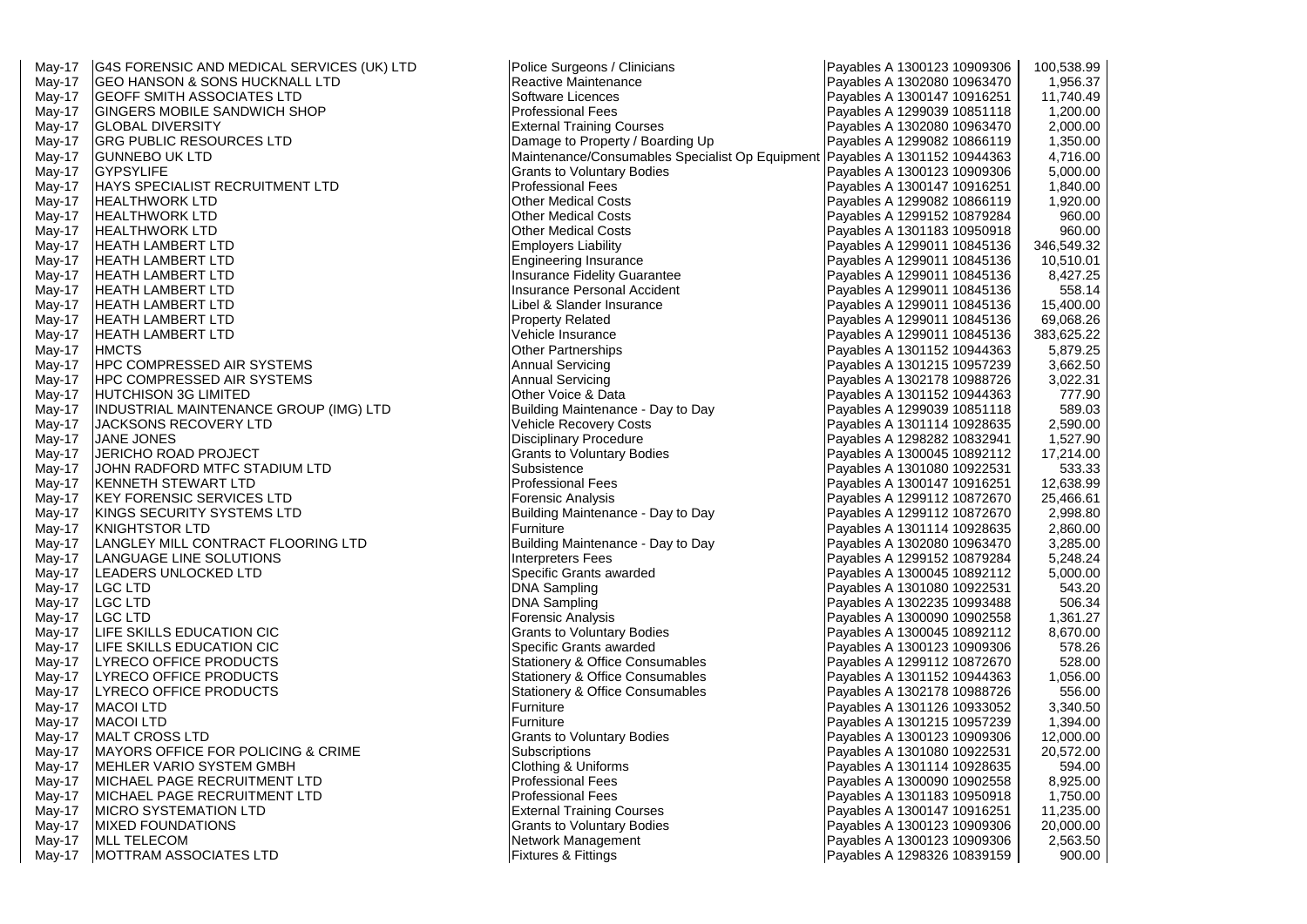| May-17 | <b>NATIONAL MONITORING</b>                                                   | Covert Alarms Installation & Monitoring | Payables A 1301114 10928635 | 2,887.64     |
|--------|------------------------------------------------------------------------------|-----------------------------------------|-----------------------------|--------------|
| May-17 | <b>NCC PENSION FUND</b>                                                      | <b>Pension Strain</b>                   | Payables A 1299112 10872670 | 22,212.51    |
| May-17 | <b>NEOPOST LTD</b>                                                           | <b>Postage Costs</b>                    | Payables A 1300147 10916251 | 3,276.22     |
| May-17 | <b>NIELSEN CHEMICALS</b>                                                     | <b>Contract Cleaning</b>                | Payables A 1302080 10963470 | 557.84       |
| May-17 | NMK BUSINESS SOLUTIONS LTD                                                   | <b>Professional Fees</b>                | Payables A 1300090 10902558 | 2,608.30     |
| May-17 | <b>NOTTINGHAM CITY COUNCIL</b>                                               | <b>Other PA Grants</b>                  | Payables A 1300045 10892112 | 1,244,597.00 |
| May-17 | NOTTINGHAMSHIRE AND CITY OF NOTTINGHAM FIRE AUTHORIT Rent                    |                                         | Payables A 1301183 10950918 | 2,500.00     |
| May-17 | NOTTINGHAMSHIRE COUNTY COUNCIL                                               | <b>Other PA Grants</b>                  | Payables A 1299112 10872670 | 84,711.56    |
| May-17 | NOTTINGHAMSHIRE NEIGHBOURHOOD WATCH                                          | <b>Grants to Voluntary Bodies</b>       | Payables A 1300045 10892112 | 5,000.00     |
| May-17 | INOTTINGHAMSHIRE WILDLIFE TRUST                                              | <b>Grants to Voluntary Bodies</b>       | Payables A 1300045 10892112 | 4,950.00     |
| May-17 | <b>NSPCC REGISTERED CHARITY</b>                                              | <b>Hire of Rooms/Premises</b>           | Payables A 1300147 10916251 | 663.00       |
| May-17 | <b>OLIVER THORNE</b>                                                         | <b>Professional Fees</b>                | Payables A 1301114 10928635 | 2,281.25     |
| May-17 | <b>OPTIMISING COACHING LTD</b>                                               | <b>Professional Fees</b>                | Payables A 1299039 10851118 | 12,720.00    |
| May-17 | <b>ORACLE CORPORATION UK LTD</b>                                             | <b>Software Licences</b>                | Payables A 1301215 10957239 | 21,562.37    |
|        | <b>ORBIS PROTECT LTD</b>                                                     | <b>Contract Cleaning</b>                | Payables A 1302080 10963470 | 1,658.77     |
| May-17 | <b>ORBIS PROTECT LTD</b>                                                     |                                         | Payables A 1302120 10969225 | 950.00       |
| May-17 |                                                                              | <b>Contract Cleaning</b>                |                             |              |
| May-17 | <b>ORCHID CELLMARK LTD</b>                                                   | <b>DNA Sampling</b>                     | Payables A 1299112 10872670 | 1,206.00     |
| May-17 | <b>ORCHID CELLMARK LTD</b>                                                   | <b>DNA Sampling</b>                     | Payables A 1300045 10892112 | 3,331.50     |
| May-17 | <b>ORCHID CELLMARK LTD</b>                                                   | <b>DNA Sampling</b>                     | Payables A 1302120 10969225 | 12,220.00    |
| May-17 | <b>ORCHID CELLMARK LTD</b>                                                   | Forensic Analysis                       | Payables A 1302120 10969225 | 1,320.00     |
| May-17 | PANGBOURNE MUSICAL DISTRIBUTORS LTD                                          | Mobile Information System               | Payables A 1299082 10866119 | 5,890.00     |
| May-17 | <b>PARK PLACE TECHNOLOGIES COMPUTER COMPUTER LTD</b>                         | Hardware - purchase                     | Payables A 1301114 10928635 | 6,692.17     |
| May-17 | <b>PATRA INCORPORATING ACDA</b>                                              | <b>Grants to Voluntary Bodies</b>       | Payables A 1300045 10892112 | 9,000.00     |
| May-17 | <b>PAYPOINT PLC</b>                                                          | <b>Electronic Forensics</b>             | Payables A 1298326 10839159 | 950.00       |
| May-17 | <b>PAYPOINT PLC</b>                                                          | <b>Electronic Forensics</b>             | Payables A 1301152 10944363 | 600.00       |
| May-17 | <b>PERSONNEL HYGIENE SERVICES LTD</b>                                        | <b>Waste Disposal</b>                   | Payables A 1301215 10957239 | 575.50       |
| May-17 | POLICE AND CRIME COMMISSIONER FOR LINCOLNSHIRE                               | <b>Other Partnerships</b>               | Payables A 1301114 10928635 | 2,172,713.00 |
| May-17 | POLICE AND CRIME COMMISSIONER FOR NORTHAMPTONSHIRE External Training Courses |                                         | Payables A 1301215 10957239 | 600.00       |
| May-17 | POLICE AND CRIME COMMISSIONER FOR SOUTH YORKSHIRE                            | <b>Mutual Aid</b>                       | Payables A 1298282 10832941 | 5,253.97     |
| May-17 | POLICE AND CRIME COMMISSIONER FOR STAFFORDSHIRE                              | <b>Other Partnerships</b>               | Payables A 1300045 10892112 | 63,270.00    |
| May-17 | POLICE AND CRIME COMMISSIONER FOR WEST MERCIA                                | <b>External Training Courses</b>        | Payables A 1300147 10916251 | 605.50       |
| May-17 | POLICE AND CRIME COMMISSIONER FOR WEST MIDLANDS                              | <b>Mutual Aid</b>                       | Payables A 1301114 10928635 | 2,550.00     |
| May-17 | POLICE AND CRIME COMMISSIONER FOR WEST MIDLANDS                              | <b>Other Partnerships</b>               | Payables A 1301114 10928635 | 1,670.16     |
| May-17 | POLICE AND CRIME COMMISSIONER FOR WEST YORKSHIRE                             | <b>Other IT Costs</b>                   | Payables A 1301215 10957239 | 17,677.13    |
| May-17 | POLICE CRIME PREVENTION INITIATIVES LTD                                      | <b>Professional Fees</b>                | Payables A 1301183 10950918 | 651.00       |
| May-17 | POLICE FEDERATION JOINT FUND                                                 | <b>Subscriptions</b>                    | Payables A 1299152 10879284 | 8,181.00     |
| May-17 | <b>POST OFFICE LTD</b>                                                       | <b>Road Fund Licences</b>               | Payables A 1299112 10872670 | 695.00       |
| May-17 | <b>POST OFFICE LTD</b>                                                       | <b>Road Fund Licences</b>               | Payables A 1302235 10993488 | 1,270.00     |
| May-17 | PRIMARY CARE COMMISSIONING CIC                                               | <b>Conference &amp; Seminar Fees</b>    | Payables A 1300147 10916251 | 2,486.40     |
| May-17 | <b>PRO TECT SAFETY SIGNS</b>                                                 | Police Cones & Traffic Signs            | Payables A 1301215 10957239 | 759.75       |
| May-17 | <b>PRO TECT SAFETY SIGNS</b>                                                 | <b>Vehicle Maintenance</b>              | Payables A 1301183 10950918 | 2,537.00     |
| May-17 | <b>PTSG ELECTRICAL SERVICES LTD</b>                                          | <b>Fixtures &amp; Fittings</b>          | Payables A 1298282 10832941 | ,205.00      |
| May-17 | <b>RATCLIFFE FERNLEY MEDIA LTD</b>                                           | <b>Professional Fees</b>                | Payables A 1300147 10916251 | 6,500.00     |
| May-17 | <b>RED SNAPPER MEDIA LTD</b>                                                 | <b>Professional Fees</b>                | Payables A 1302080 10963470 | 500.00       |
| May-17 | <b>REED SPECIALIST RECRUITMENT LTD</b>                                       | Agency / Temp Staff                     | Payables A 1301152 10944363 | 670.20       |
|        | REED SPECIALIST RECRUITMENT LTD                                              | Agency / Temp Staff                     | Payables A 1302120 10969225 |              |
| May-17 |                                                                              | <b>Professional Fees</b>                |                             | 2,493.60     |
| May-17 | REED SPECIALIST RECRUITMENT LTD                                              |                                         | Payables A 1301152 10944363 | 2,000.00     |
| May-17 | <b>RELIANCE HIGH TECH LTD</b>                                                | Building Maintenance - Day to Day       | Payables A 1300123 10909306 | 584.75       |
| May-17 | <b>RELIANCE HIGH TECH LTD</b>                                                | <b>Professional Fees</b>                | Payables A 1299152 10879284 | 1,347.52     |
| May-17 | <b>RICHFORD MOTOR SERVICES LTD</b>                                           | <b>Vehicle Recovery Costs</b>           | Payables A 1298282 10832941 | 1,980.00     |
| May-17 | RICHFORD MOTOR SERVICES LTD                                                  | <b>Vehicle Recovery Costs</b>           | Payables A 1301215 10957239 | 1,740.00     |
| May-17 | <b>ROYAL MAIL GROUP PLC</b>                                                  | Postage Costs                           | Payables A 1298282 10832941 | 1,513.51     |
| May-17 | <b>ROYAL MAIL GROUP PLC</b>                                                  | Postage Costs                           | Payables A 1300147 10916251 | 2,737.79     |
| May-17 | <b>ROYAL MAIL GROUP PLC</b>                                                  | <b>Postage Costs</b>                    | Payables A 1301114 10928635 | 2,231.20     |

| 635        | 2,887.64                 |
|------------|--------------------------|
| 670        | 22,212.51                |
| 251        | 3,276.22                 |
| 470<br>558 | 557.84                   |
| 112        | 2,608.30<br>1,244,597.00 |
| 918        | 2,500.00                 |
| 670        | 84,711.56                |
| 112        | 5,000.00                 |
| 112        | 4,950.00                 |
| 251        | 663.00                   |
| 635        | 2,281.25                 |
| 118        | 12,720.00                |
| 239        | 21,562.37                |
| 470        | 1,658.77                 |
| 225        | 950.00                   |
| 670<br>112 | 1,206.00<br>3,331.50     |
| 225        | 12,220.00                |
| 225        | 1,320.00                 |
| 119        | 5,890.00                 |
| 635        | 6,692.17                 |
| 112        | 9,000.00                 |
| 159        | 950.00                   |
| 363        | 600.00                   |
| 239        | 575.50                   |
| 635        | 2,172,713.00             |
| 239        | 600.00                   |
| 941        | 5,253.97                 |
| 112<br>251 | 63,270.00<br>605.50      |
| 635        | 2,550.00                 |
| 635        | 1,670.16                 |
| 239        | 17,677.13                |
| 918        | 651.00                   |
| 284        | 8,181.00                 |
| 670        | 695.00                   |
| 488        | 1,270.00                 |
| 251        | 2,486.40                 |
| 239        | 759.75                   |
| 918        | 2,537.00                 |
| 941        | 1,205.00                 |
| 251<br>470 | 6,500.00<br>500.00       |
| 363        | 670.20                   |
| 225        | 2,493.60                 |
| 363        | 2,000.00                 |
| 306        | 584.75                   |
| 284        | 1,347.52                 |
| 941        | 1,980.00                 |
| 239        | 1,740.00                 |
| 941        | 1,513.51                 |
| 251        | 2,737.79                 |
| 635        | 2,231.20                 |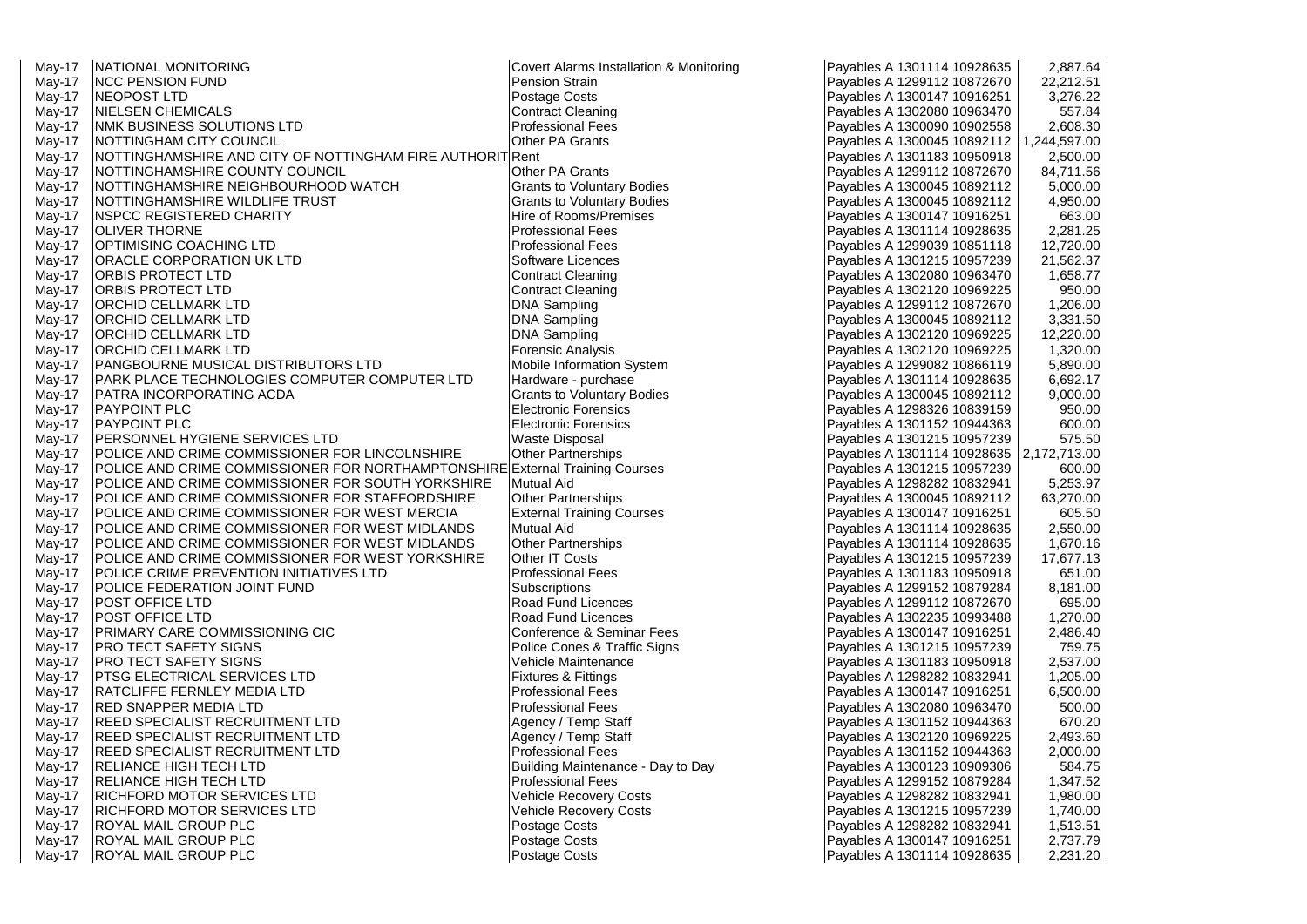SAFE AND SOUND SECURITY SERVICES LTD  $\begin{array}{ccc} \text{CCTV} \end{array}$ May-17 STARFISH CONSULTING (RUTLAND) LTD Specific Grants awarded Payables A 1300123 100123 100123 100123 1000<br>May-17 STARTRAQ (UK) LTD May-17 | VIRGIN MEDIA BUSINESS LTD Network Management May-17 VODAFONE CORPORATE LIMITED Mobile Phone Call Charges & Contract Cost May-17 WARSOP PARISH COUNCIL Note and Alleger and Payables A 1301080 109225

May-17 ROYAL MAIL GROUP PLC Postage Costs Payables A 1301152 10944363 4,847.70 May-17 SAFE AND SOUND SECURITY SERVICES LTD CCTV Payables A 1299011 10845136 1,023.84 May-17 SAFE AND SOUND SECURITY SERVICES LTD CCTV Payables A 1299112 10872670 10,532.08 May-17 SAFE AND SOUND SECURITY SERVICES LTD <br>
May-17 SAFER LIVING FOUNDATION CRANER INTERNATION CRANER RANGER A 1300045 10879. May-17 SAFER LIVING FOUNDATION GRANTS CONSULTED SAILS A 1300045 10892 May-17 SH CONTROLS LTD **SHILL INCONTROLS LTD** Building Maintenance - Day to Day Payables A 1300123 10909 May-17 SHE UK & MENDING UK Grants to Voluntary Bodies May-17 SHE UK & MENDING UK<br>May-17 SHRED-IT LTD Grants A 1300123 10943 May-17 SHRED-IT LTD **Professional Fees A 1301152 109443** Professional Fees Payables A 1301152 109443<br>May-17 SHRED-IT LTD **Payables A 1298282 108329** May-17 SHRED-IT LTD Waste Disposal Payables A 1298282 10832941 2,895.00 May-17 SHRED-IT LTD November 2008 | Waste Disposal Nay-17 | SHRED-IT LTD | Payables A 1298326 10839<br>10957: Nay-17 | SHRED-IT LTD | Nay-17 | SHRED-IT LTD | Waste Disposal | Waste Disposal | Payables A 1301215 1 May-17 SHRED-IT LTD Waste Disposal Payables A 1301215 10957239 2,455.50 Payables A 1302080 109634 May-17 SKYGUARD LIMITED **Notain Covert Alarms Installation & Monitoring** Payables A 1298326 10839 May-17 SLATER ELECTRICAL SERVICES LTD **Building Maintenance - Day to Day** Payables A 1301126 109330 May-17 SLATER ELECTRICAL SERVICES LTD **CHARGE CONTROL** Other Operational Expenses Payables A 1299039 10851 May-17 SLATER ELECTRICAL SERVICES LTD **CHECT AND COMPUTER** Other Operational Expenses Payables A 1301126 109336<br>10944:9 Display-17 SLATER ELECTRICAL SERVICES LTD **CHECT AND COMPUTER** Other Operational Expenses May-17 SLATER ELECTRICAL SERVICES LTD **CHECT AND SERVICES LTD Other Operational Expenses** Payables A 1301152 109443<br>Reactive Maintenance **Payables A 1301126 10933** 10933 518.19933 518.19933 518.19933 518.19933 518.19933 May-17 SLATER ELECTRICAL SERVICES LTD Reactive Maintenance Reserves A 1301126 109330 May-17 SOLO SERVICE GROUP LTD **Contract Cleaning** Payables A 1301080 109225 May-17 SOLOS CONSULTANTS LTD Agency / Temp Staff Payables A 1299112 108726 May-17 SOLOS CONSULTANTS LTD Agency / Temp Staff Payables A 1300045 10892<br>May-17 SOLOS CONSULTANTS LTD Agency / Temp Staff Payables A 1302235 10993 May-17 SOLOS CONSULTANTS LTD Agency / Temp Staff Agency Payables A 1302235 109934<br>May-17 SOLOS CONSULTANTS LTD Professional Fees Professional Fees Payables A 1299112 108726 May-17 SOLOS CONSULTANTS LTD **Professional Fees Payables A 1299112 108726**<br>Professional Fees Payables A 1300045 10892<sup>.</sup> May-17 SOLOS CONSULTANTS LTD **Professional Fees** Professional Fees Payables A 1300045 10892<br>Payables A 1302178 10988 May-17 SONIC COMMUNICATIONS (INTERNATIONAL) LTD Vehicles - Spares Payables A 1302178 10988 May-17 SPACEWISE STARFISH CONSULTING (RUTLAND) LTD SAND SERVIC SERVIC CRITIC CRITIC SERVICE SERVICE SERVICE SP<br>Specific Grants awarded Service States A 1300123 1090931 1090931 1090931 1090931 1090931 1090931 1090931 1090 May-17 STARTRAQ (UK) LTD Notes and the Professional Fees Payables A 1301215 109572<br>109572 124,210.64 124,2000 124,2000 124,2000 124,2000 124,2000 124,2000 124,2000 124,2000 124,2000 124,2000 12 May-17 STARTRAQ (UK) LTD Software Licences Software Licences Service Service Service Service Service Service S<br>May-17 STARTRAQ (UK) LTD Software Licences Service Service Service Service Service Service Service Service Ser May-17 STARTRAQ (UK) LTD Software Licences Service Service Service A 1301183 1095091 May-17 STARTRAQ (UK) LTD Software Licences Service Service Service Service Service Service Service Service Service Service Service Service Service Service Service Service Service Service Service Service Service Service Ser May-17 SWITCH UP CIC **Grants to Voluntary Bodies** Payables A 1300123 10909 May-17 SYSTEMS TECHNOLOGY CONSULTANTS LTD Telephony Equipment Payables A 1300090 109025<br>10ther IT Costs 1,500.000 1,500.000 1090257 1,500.000 1090257 1,500.000 1090257 1,500.000 1090257<br>10ther IT Costs 1,500.000 1,500.000 May-17 TAP SYSTEMS LTD **Notice 12 COMPUTER IT Costs** Payables A 1301215 109572 Mobile Phone Call Charges & Contract Cost Payables A 1299011 10845 Mobile Phone Call Charges & Contract Cost Payables A 1300147 109162 May-17 THE KNOWLEDGE ACADEMY LTD **External Training Courses** Payables A 1298326 10839 May-17 |TOTAL ACCESS (UK) LTD Specialist Operational Equipment | Specialist Operational Equipment | Payables A 1301152 109443 May-17 TRADITION (UK) LTD **And Accord Accord Brokers & Claim Handling Fees** Payables A 1302080 109634<br>100851 6,299.888 Forensic Analysis Payables A 1299039 10851 May-17 |UNIVERSITY OF LEICESTER FOR THE SERVICES RESERVED TO A SERVICE SERVICES FOR A 1299039 10851 May-17 VIKING ARMS LTD **National Clothing & Uniforms** Payables A 1302178 10988<sup>7</sup> Maintenance/Consumables Specialist Op Equipment Payables A 1302178 10988 May-17 | VIRGIN MEDIA BUSINESS LTD | Airwave Service Charges | Airwave Service Charges | Payables A 1301114 109286<br>| Network Management | Airwave Service Charges | Payables A 1300028 10885 May-17 | VIRGIN MEDIA BUSINESS LTD | Network Management | Network Management | Network Management | Payables A 1301114 109286<br>Mobile Phone Call Charges & Contract Cost | Payables A 1301114 109286 May-17 VODAFONE CORPORATE LIMITED **PNC Costs** PRIC Costs Payables A 1300028 10885 May-17 WA PRODUCTS (UK) LTD Maintenance/Consumables Specialist Op Equipment Payables A 1298326 10839 May-17 WA PRODUCTS (UK) LTD **Professional Fees** Professional Fees Payables A 1298326 10839 May-17 WA PRODUCTS (UK) LTD Specialist Operational Equipment Payables A 1300090 10902 May-17 WA PRODUCTS (UK) LTD Specialist Operational Equipment Payables A 1302178 10988 May-17 |WA PRODUCTS (UK) LTD **Training Materials** Payables A 1302178 10988

| 363        | 4,847.70             |
|------------|----------------------|
| 159        | 22,267.88            |
| 136        | 1,023.84             |
| 670        | 10,532.08            |
| 284        | 20,700.00            |
| 112        | 25,000.00            |
| 306        | 948.00               |
| 306        | 11,789.00            |
| 363        | 824.00               |
| 941        | 2,895.00             |
| 159        | 973.50               |
| 239        | 2,455.50             |
| 470<br>159 | 920.00<br>500.00     |
| 052        | 3,016.00             |
| 118        | 3,124.50             |
| 052        | 3,822.79             |
| 363        | 518.19               |
| 052        | 866.87               |
| 531        | 45,330.00            |
| 670        | 2,721.72             |
| 112        | 1,785.06             |
| 488        | 929.25               |
| 670        | 676.16               |
| 112        | 578.24               |
| 726        | 1,215.00             |
| 284        | 1,170.00             |
| 306        | 594.00               |
| 239        | 124,210.64           |
| 112        | 501.98               |
| 918        | 2,152.52             |
| 470        | 5,397.24             |
| 306        | 15,000.00            |
| 558        | 1,500.00             |
| 239        | 2,602.50             |
| 136<br>251 | 1,611.30<br>1,592.94 |
| 159        | 1,950.00             |
| 363        | 1,370.56             |
| 470        | 6,232.88             |
| 118        | 15,516.00            |
| 726        | 1,625.00             |
| 726        | 4,162.50             |
| 635        | 1,377.96             |
| 986        | 749.55               |
| 635        | 9,583.72             |
| 635        | 775.82               |
| 986        | 1,787.80             |
| 159        | 914.45               |
| 159        | 656.90               |
| 558        | 1,138.64             |
| 726        | 540.77               |
| 726        | 708.24               |
| 531        | 742.50               |